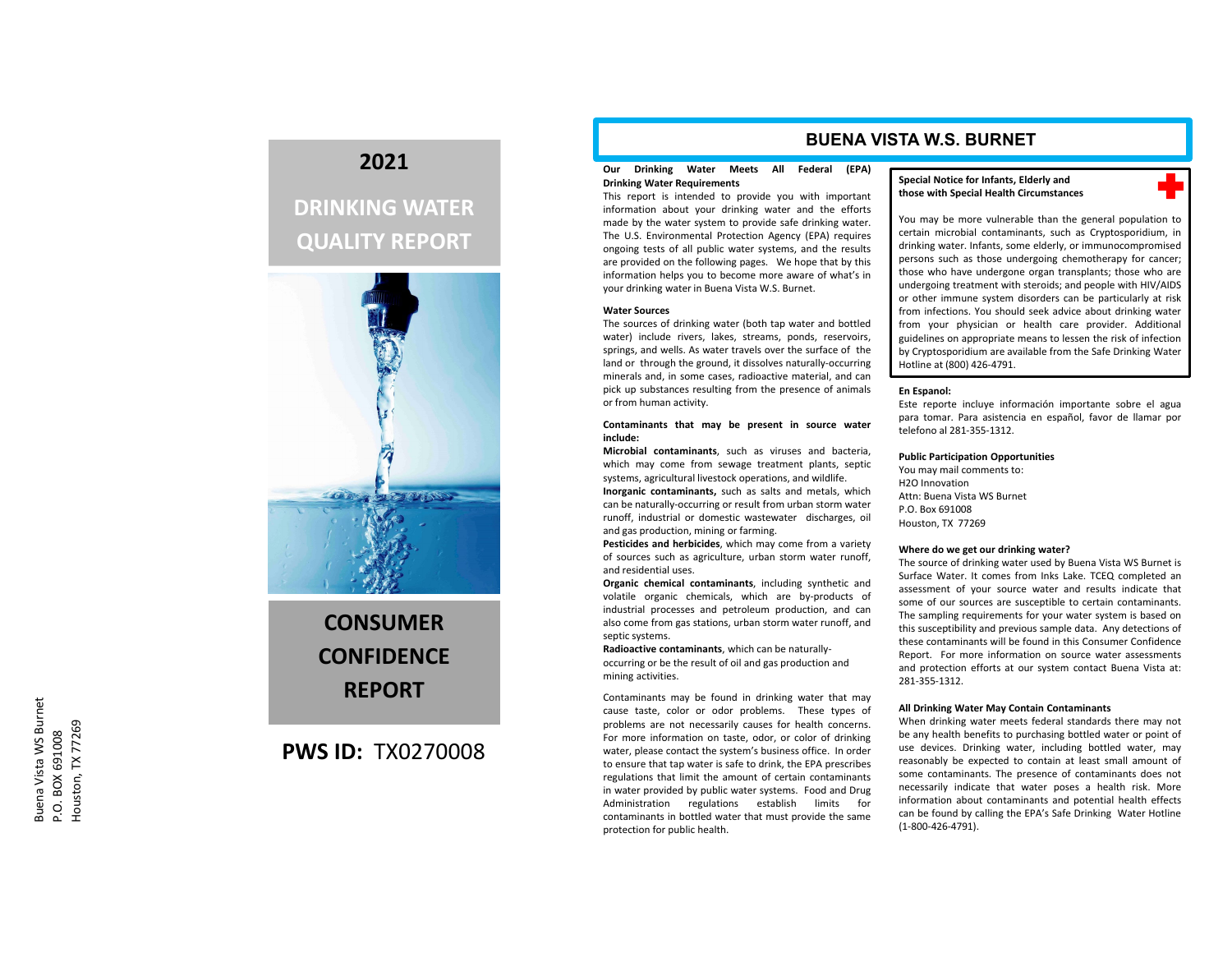#### **About this report**

This report lists all of the federally regulated or monitored contaminants which have been found in your drinking water. The U.S. EPS requires water systems to test for up to 97 contaminants. Most sampling is conducted at each source water entry point into the system. The actual water received by <sup>a</sup> consumer may be <sup>a</sup> blend from different sources, depending on location.

#### **Drinking Water Abbreviations and Definitions**

**Action Level or AL:** The concentration of <sup>a</sup> contaminant which, if exceeded triggers treatment or other requirements which <sup>a</sup> water system must follow.

**Avg:** Regulatory compliance with some MCLs are based on running annual average of monthly samples.

**MFL:** million fibers per liter (a measure of asbestos) **N/A:** not applicable

**NTU:** nephelometric turbidity units (a measure of turbidity)

**pCi/L:** picocuries per liter (a measure of radioactivity)

**ppm:** parts per million, or milligrams per liter (mg/L), or one ounce in 7,350 gallons of water

**ppb:** parts per billion, or micrograms per liter, or one ounce in 7,350,000 gallons of water

**ppt:** parts per trillion, or nanograms per liter (ng/L)

**ppq:** parts per quadrillion, or pictograms per liter (pg/L)

#### **Level 1 Assessment:**

 A Level 1 assessment is <sup>a</sup> study of the water system to identify potential problems and determine (if possible) why total coliform bacteria have been found in our water system.

#### **Level 2 Assessment:**

A Level 2 assessment is <sup>a</sup> very detailed study of the water system to identify potential problems and determine (if possible) why an E.coli MCL violation has occurred and/or why total coliform bacteria have been found in our water system on multiple occasions.

# **Maximum Contaminant Level Goal or MCLG:**

The level of contaminant in drinking water below which there is no known or expected risk to health. MCLGs allow for <sup>a</sup> margin of safety.

#### **Maximum Contaminant Level or MCL:**

The highest level of <sup>a</sup> contaminant that is allowed in drinking water. MCLs are set as close to the MCLGs as feasible using the best available treatment technology

#### **Maximum residual disinfectant level goal or MRDLG:**

There is <sup>a</sup> level of drinking water disinfectant below which there is no known or expected risk to health. MRDLs do not reflect the benefits of the use of disinfectants to control microbial contaminants.

#### **Maximum residual disinfectant level or MRDL:**

The highest level of <sup>a</sup> disinfectant allowed in drinking water. There is convincing evidence that addition of <sup>a</sup> disinfectant is necessary for control of microbial contaminants.

**Mrem/year: millirems per year** (a measure of radiation absorbed by the body)

#### **Treatment Technique or TT:**

A required process intended to reduce the level of <sup>a</sup> contaminant in drinking water.

#### **REGULATED CONTAMINANTS**

| <b>YEAR</b>               | <b>Contaminant Unit of measurement</b> | <b>Highest Level Detected</b> | <b>Range of Levels Sampled</b>  | <b>Violation</b> | <b>MCL</b> | <b>MCLG</b>           | <b>Likely Source of Contaminant</b>                                                                                              |
|---------------------------|----------------------------------------|-------------------------------|---------------------------------|------------------|------------|-----------------------|----------------------------------------------------------------------------------------------------------------------------------|
| 2021                      | Total Trihalomethanes (TTHM) (ppb)     | 191                           | $62 - 191$                      | YES              | 80         | No goal for the total | By-product of drinking water disinfection.                                                                                       |
| 2021                      | Haloacetic Acids (HAA5) (ppb)          | 91                            | $22.4 - 91$                     | YES              | 60         | No goal for the total | By-product of drinking water disinfection.                                                                                       |
| <b>Collection</b><br>Date | <b>Inorganic Contaminants</b>          | <b>Highest Level Detected</b> | <b>Range of Levels Detected</b> | <b>Violation</b> | <b>MCL</b> | <b>MCLG</b>           | <b>Likely Source of Contamination</b>                                                                                            |
| 2021                      | Barium (ppm)                           | 0.08710                       | $0.0871 - 0.0871$               | <b>NO</b>        |            |                       | Discharge of drilling wastes; Discharge from metal<br>refineries; Erosion of natural deposits.                                   |
| 2020                      | Fluoride (ppm)                         | 0.2                           | $0.17 - 0.17$                   | <b>NO</b>        | 4.0        |                       | Erosion of natural deposits; Water additive which<br>promotes strong teeth; Discharge from fertilizer and<br>aluminum factories. |
| 2021                      | Nitrate [measured as Nitrogen] (ppm)   | 0.08                          | $0.08 - 0.08$                   | <b>NO</b>        | 10         | 10                    | Runoff from fertilizer use; Leaching from septic tanks,<br>sewage; Erosion of natural deposits.                                  |
| 2020                      | Selenium (ppb)                         | 3.4                           | $3.4 - 3.4$                     | <b>NO</b>        | 50         | 50                    | Discharge from petroleum and metal refineries;<br>Erosion of natural deposits; Discharge from mines.                             |

\*The value in the Highest Level or Average Detected column is the highest average of all TTHM/HAA5 sample results collected at <sup>a</sup> location over <sup>a</sup> year

#### **RADIOACTIVE CONTAMINANTS**

| <b>YEAR</b> | <b>Contaminant Unit of measurement</b> | <b>Highest level detected</b> | Range of<br>detected level | <b>Violation</b> | <b>MCL</b> | MCLG | <b>Likely Source of Contaminant</b>     |
|-------------|----------------------------------------|-------------------------------|----------------------------|------------------|------------|------|-----------------------------------------|
| 2018        | *Beta Photon emitters (pCi/L*)         | 8.3                           | $8.3 - 8.3$                | <b>NO</b>        |            |      | Decay of natural and man-made deposits. |

\*EPA considers 50 pCi/L to be the level of concern for beta particles

| <b>Synthetic organic contaminants</b><br>including pesticides and herbicides | <b>Collection Date</b> | <b>Highest Level Detected</b> | <b>Range of Levels</b><br><b>Detected</b> | <b>MCLG</b> | <b>MCL</b> | <b>Violation</b> | <b>Likely Source of Contaminant</b>          |
|------------------------------------------------------------------------------|------------------------|-------------------------------|-------------------------------------------|-------------|------------|------------------|----------------------------------------------|
| Dalapon (ppb)                                                                | 2021                   | 2.4                           | $1.1 - 2.4$                               | 200         | 200        | N <sub>O</sub>   | Runoff from herbicide used on right of ways. |

#### **LEAD AND COPPER**

| Contaminant<br>Unit of measurement | <b>YEAR</b> | <b>MCLG</b> | <b>Action Level</b> | 90 <sup>th</sup><br>percentile | # of Sites Ove AL | <b>Violation</b> | <b>Likely Source of Contaminant</b>                                                                        |
|------------------------------------|-------------|-------------|---------------------|--------------------------------|-------------------|------------------|------------------------------------------------------------------------------------------------------------|
| Copper (ppm)                       | 2021        | 1.3         | 1.3                 | 0.0486                         |                   | <b>NO</b>        | Erosion of natural deposits; Leaching from wood preservatives;<br>Corrosion of household plumbing systems. |
| Lead (ppb)                         | 2021        |             | 15                  | 0.524                          |                   | N <sub>O</sub>   | Corrosion of household plumbing systems; Erosion of natural<br>deposits.                                   |

| Turbiditv                                   | Limit (Treatment Technique) | <b>Level Detected</b> | <b>Violation</b> | <b>Likely Source of Contamination</b> |
|---------------------------------------------|-----------------------------|-----------------------|------------------|---------------------------------------|
| Highest Single measurement                  | . NTU                       | 0.27 NTU              | NO               | Soil runoff.                          |
| $0.3$ NTU<br>Lowest monthly % meeting limit |                             | 100%                  | NO               | Soil runoff.                          |

Information Statement: Turbidity is a measurement of the cloudiness of the water caused by suspended particles. We monitor it because it is a good indicator of water quality and the effectiveness of our filtration system a

#### **Disinfectant Residuals**

| Year | <b>Contaminant Unit of Measure</b> | <b>Average Level Detected</b> | Range of Level Detected | MRDI | <b>MRDLG</b> | <b>Violation</b> | <b>Likely Source of Contamination</b>      |
|------|------------------------------------|-------------------------------|-------------------------|------|--------------|------------------|--------------------------------------------|
| 2021 | Free Chlorine                      | 1.60                          | $0.4 - 2.6$             |      |              | No               | I Water additive used to control microbes. |

 If you would like to talk to <sup>a</sup> district representative about your Water Quality Report, please call Buena Vista WS Burnet at 281 355 1312. For information from the U.S. Environmental Agency, you may call the EPA's Hotline at 1‐800‐426‐4791.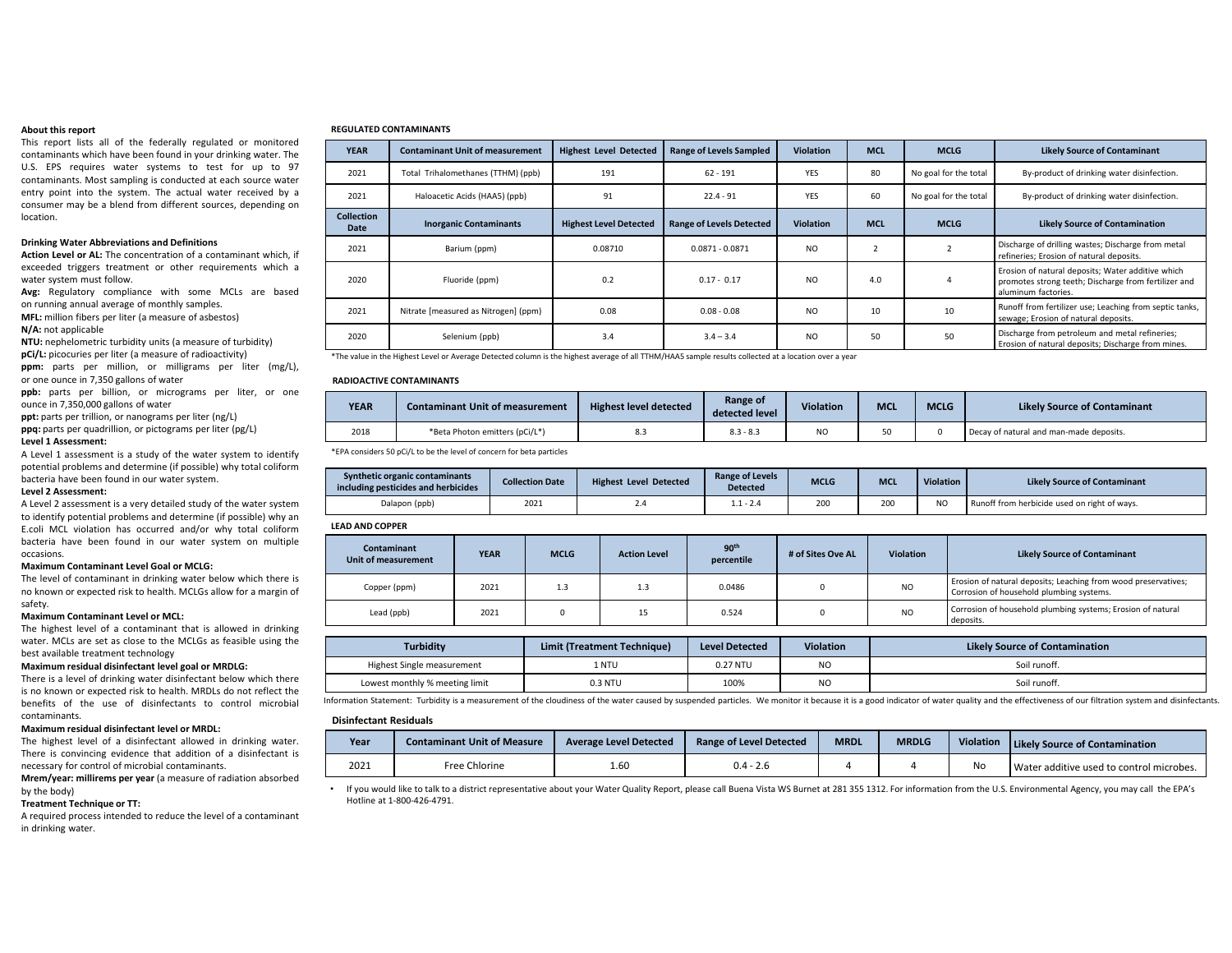Total Organic Carbon: The percentage of Total Organic Carbon (TOC) removal was measured each month and the system met all TOC removal requirements set, unless a TOC violation is noted in the violations section.

# **Violations Table**

| <b>Public Notification Rule</b>                                                                         |                                                                                                                                                                                                                                |            |                                                                                                                        |  |  |  |  |
|---------------------------------------------------------------------------------------------------------|--------------------------------------------------------------------------------------------------------------------------------------------------------------------------------------------------------------------------------|------------|------------------------------------------------------------------------------------------------------------------------|--|--|--|--|
|                                                                                                         | The Public Notification Rule helps to ensure that consumers will always know if there is a problem with their drinking water. These notices immediately alert consumers if there is a serious problem with their drinking wate |            |                                                                                                                        |  |  |  |  |
| <b>Violation End</b><br><b>Violation Explanation</b><br><b>Violation Type</b><br><b>Violation Begin</b> |                                                                                                                                                                                                                                |            |                                                                                                                        |  |  |  |  |
| PUBLIC NOTICE RULE LINKED TO VIOLATION                                                                  | 10/29/2021                                                                                                                                                                                                                     | 11/29/2021 | We failed to adequately notify you, our drinking water consumers, about a violation of the drinking water regulations. |  |  |  |  |

| Total Trihalomethanes (TTHM)       |                                                                                                                                                                                                                              |                      |                                                                                                                                                                                                              |  |  |  |  |  |
|------------------------------------|------------------------------------------------------------------------------------------------------------------------------------------------------------------------------------------------------------------------------|----------------------|--------------------------------------------------------------------------------------------------------------------------------------------------------------------------------------------------------------|--|--|--|--|--|
|                                    | Some people who drink water containing trihalomethanes in excess of the MCL over many years may experience problems with their liver, kidneys, or central nervous systems, and may have an increased risk of getting cancer. |                      |                                                                                                                                                                                                              |  |  |  |  |  |
| <b>Violation Type</b>              | <b>Violation Begin</b>                                                                                                                                                                                                       | <b>Violation End</b> | <b>Violation Explanation</b>                                                                                                                                                                                 |  |  |  |  |  |
| FAILURE SUBMIT OEL REPORT FOR TTHM | 03/02/2021                                                                                                                                                                                                                   | 05/20/2021           | We failed to submit our operational evaluation level (OEL) report to our regulator. The report is needed to determine best treatment practices necessary to minimize possible future exceedances of<br>TTHM. |  |  |  |  |  |
| MCL, LRAA                          | 01/01/2021                                                                                                                                                                                                                   | 03/31/2021           | Water samples showed that the amount of this contaminant in our drinking water was above its standard (called a maximum contaminant level and abbreviated MCL) for the period indicated.                     |  |  |  |  |  |
| MCL. LRAA                          | 04/01/2021                                                                                                                                                                                                                   | 06/30/2021           | Water samples showed that the amount of this contaminant in our drinking water was above its standard (called a maximum contaminant level and abbreviated MCL) for the period indicated.                     |  |  |  |  |  |
| MCL, LRAA                          | 07/01/2021                                                                                                                                                                                                                   | 09/30/2021           | Water samples showed that the amount of this contaminant in our drinking water was above its standard (called a maximum contaminant level and abbreviated MCL) for the period indicated.                     |  |  |  |  |  |
| MCL, LRAA                          | 10/01/2021                                                                                                                                                                                                                   | 12/31/2021           | Water samples showed that the amount of this contaminant in our drinking water was above its standard (called a maximum contaminant level and abbreviated MCL) for the period indicated.                     |  |  |  |  |  |

| Haloacetic Acids (HAA5)                                                                                                                    |                        |                      |                                                                                                                                                                                          |  |  |  |  |
|--------------------------------------------------------------------------------------------------------------------------------------------|------------------------|----------------------|------------------------------------------------------------------------------------------------------------------------------------------------------------------------------------------|--|--|--|--|
| Some people who drink water containing haloacetic acids in excess of the MCL over many years may have an increased risk of getting cancer. |                        |                      |                                                                                                                                                                                          |  |  |  |  |
| <b>Violation Type</b>                                                                                                                      | <b>Violation Begin</b> | <b>Violation End</b> | <b>Violation Explanation</b>                                                                                                                                                             |  |  |  |  |
| MCL, LRAA                                                                                                                                  | 07/01/2021             | 09/30/2021           | Water samples showed that the amount of this contaminant in our drinking water was above its standard (called a maximum contaminant level and abbreviated MCL) for the period indicated. |  |  |  |  |
| MCL, LRAA                                                                                                                                  | 10/01/2021             | 12/31/2021           | Water samples showed that the amount of this contaminant in our drinking water was above its standard (called a maximum contaminant level and abbreviated MCL) for the period indicated. |  |  |  |  |

**Additional Health Information for Lead**

All water systems are required by EPA to report the following language: "If present, elevated levels of lead can cause serious health problems, especially for pregnant women and young children. Lead in drinking water is pr home plumbing. This water supply is responsible for providing high quality drinking water, but cannot control the variety of materials used in plumbing components. When your water has been sitting for several hours, you ca seconds to 2 minutes before using water for drinking or cooking. If you are concerned about lead in your water, you may wish to have your water tested. Information on lead in drinking water, testing methods, and steps you *Hotline or at http://www.epa.gov/safewater/ lead."*